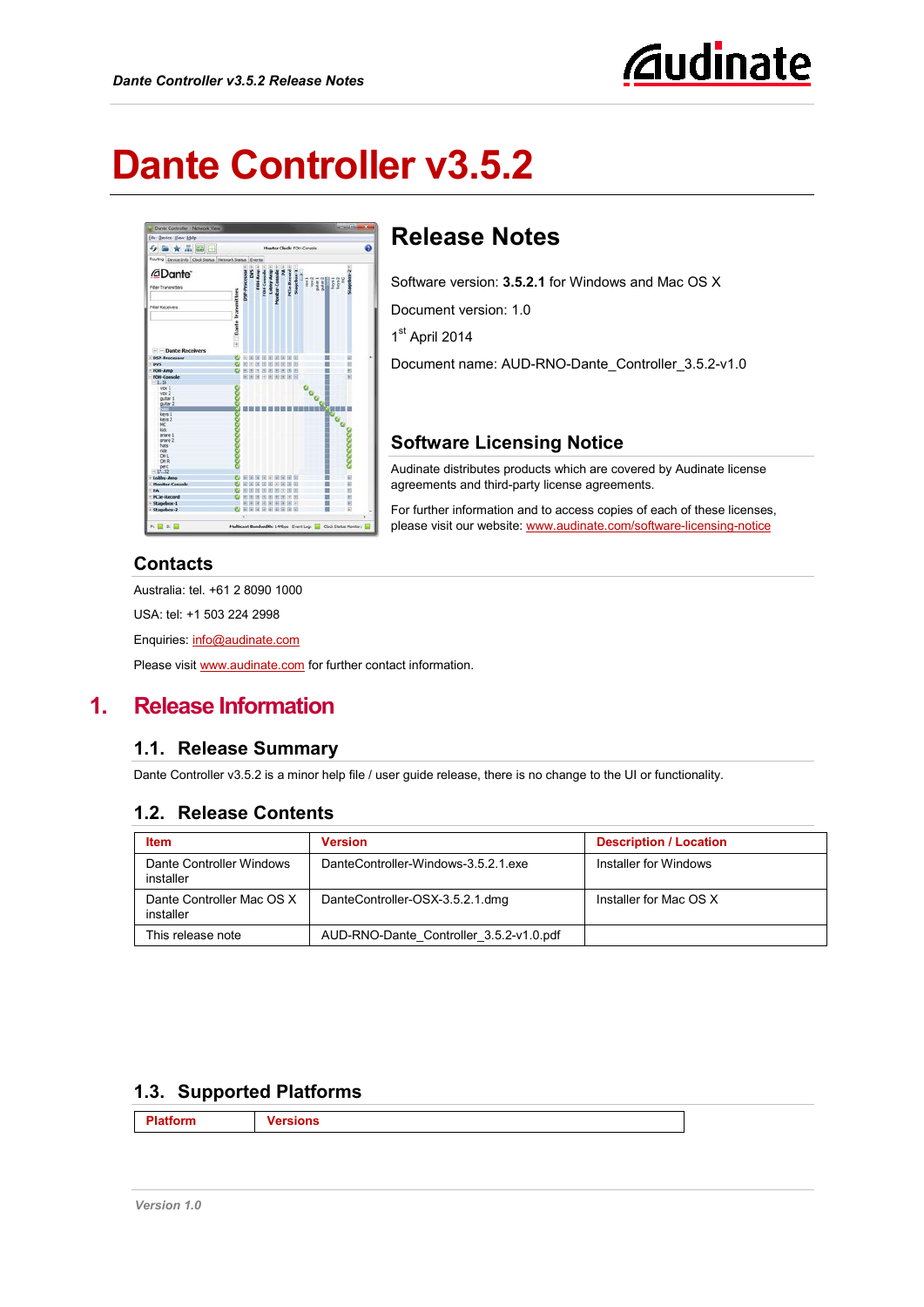

| <b>Platform</b> | <b>Versions</b>              |
|-----------------|------------------------------|
| Windows         | ■ Windows 7 (SP 1 and above) |
|                 | • Windows 8                  |
|                 | ■ Windows 8.1                |
| Mac OS X        | $\bullet$ OS X 10.7.5        |
|                 | $\bullet$ OS X 10.8.5        |
|                 | $\bullet$ OS X 10.9*         |
|                 | (Intel architecture)         |

\* Dante Controller requires Java on OS X. Java is installed automatically with OS X 10.7 and 10.8, but not with OS X 10.9.

If Java is not present when Dante Controller is first started, your machine should automatically install Java. If for some reason this does not occur automatically, please visi[t www.audinate.com/dc-macosx-java.](http://www.audinate.com/dc-macosx-java)

#### **1.4. New Features since v3.5.1**

None.

#### **1.5. New Features since v3.5.0**

• Dante Controller now checks (at startup) the version of the Dante Control and Monitoring service (conmon) that is installed on the computer. If the conmon version is not correct for the installed version of Dante Controller, the user is prompted to update the conmon version, by reinstalling Dante Controller.

#### **1.6. Known Issues**

None.

#### **1.7. Bug fixes since v3.5.1**

None.

#### **1.8. Bug fixes since v3.5.0**

| <b>Issue Number</b> | <b>Item</b>                                                                                                                                                                                                                                                                      |
|---------------------|----------------------------------------------------------------------------------------------------------------------------------------------------------------------------------------------------------------------------------------------------------------------------------|
| #7205               | Dante Controller would fail to display device information when the installed conmon version was<br>incompatible with the installed version of Dante Controller. Dante Controller now checks for the<br>correct version of conmon, and prompts the user to reinstall if required. |
| #7203/7343          | Dante Controller would sometimes fail to display device information at startup when using a USB<br>or Thunderbolt network adaptor. This has been fixed.                                                                                                                          |
| #7219               | Dante Controller would sometimes incorrectly report a corrupted capability partition on Brooklyn II<br>devices running v3.5 Brooklyn II firmware.                                                                                                                                |

## **1.9. Installing or Updating Dante Controller**

To install Dante Controller you will need to be logged on with administrator privileges for both Windows and Mac systems.

#### **1.9.1. Windows**

**Note**: You do not need to uninstall the previous version before installing v3.5.2.

**To install Dante Controller on Windows:**

- 1. Ensure you are logged on to your computer as an administrator.
- 2. Navigate to and double-click the downloaded 'DanteController-Windows-3.5.2.1.exe' installer file.
- Read the license agreement. If you agree to the terms, select the 'I agree' checkbox and click Install.
- 4. If you do not agree to the terms, click **Close**.